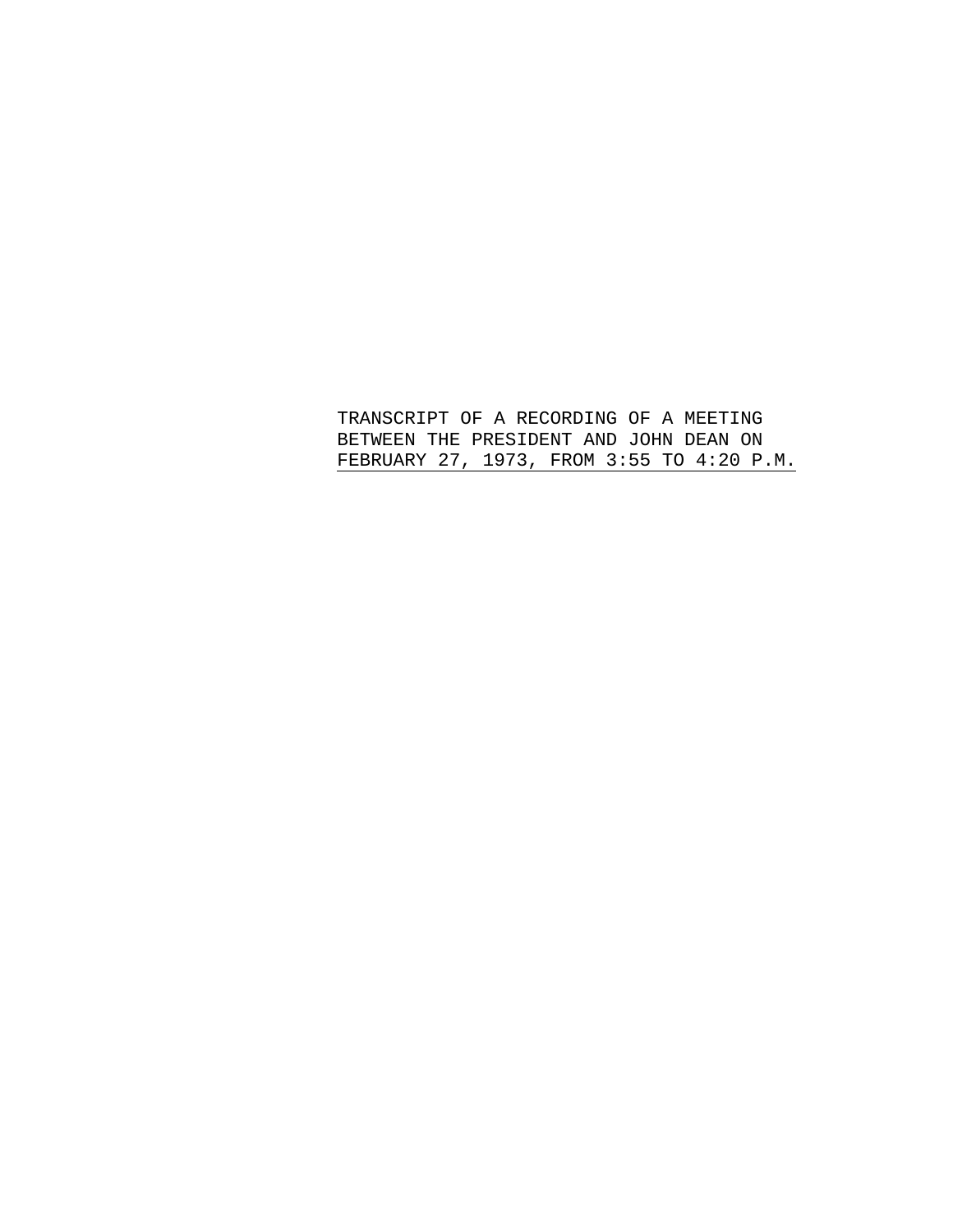TRANSCRIPT OF A RECORDTNG OF A MEETING BETWEEN THE PRESIDENT AND JOHN DEAN ON FEBRUARY 27, 1973, FROM 3:55 TO 4:20 P.M.

- PRESIDENT: Good afternoon, John, how are you?
- DEAN: Pretty good.

PRESIDENT: I, uh, discarded some (unintelligible) won't interrupt us (unintelligible) uh, uh, did you get your talk with Kleindienst yet?

DEAN: I just had a good talk with him.

PRESIDENT: Yeah, fine. Have you got him, uh, positioned properly, the uh--

DEAN: I think, I think he is.

PRESIDENT: (Unintelligible) properly--ah, has he talked yet to Baker?

DEAN: No, he hasn't, he, uh, he called Sam Ervin and offered to come visit with both he and Baker. And, uh, that was done last week.

PRESIDENT: Uh, huh.

DEAN: But he thought that timing would be bad to call Baker prior to the joint meeting. So he says after I have that joint meeting, I'll start working my relationship with Baker.

- PRESIDENT: Well, Baker left with me that he was going to, going to set up a joint meeting well, anyway (unintelligible). I see. So Kleindienst has talked to, uh, uh, he has talked to Ervin and Ervin said-- (unintelligible).
- DEAN: Ervin has left it dangling and said, "I'll be back in touch with you." Uh, I think-, what, what disturbs Me a little bit about Baker was his move to put his own man in as minority counsel, so quickly, without any consultation as he had promised consultation. And I'm told this man may be a disaster himself, the miinority counsel.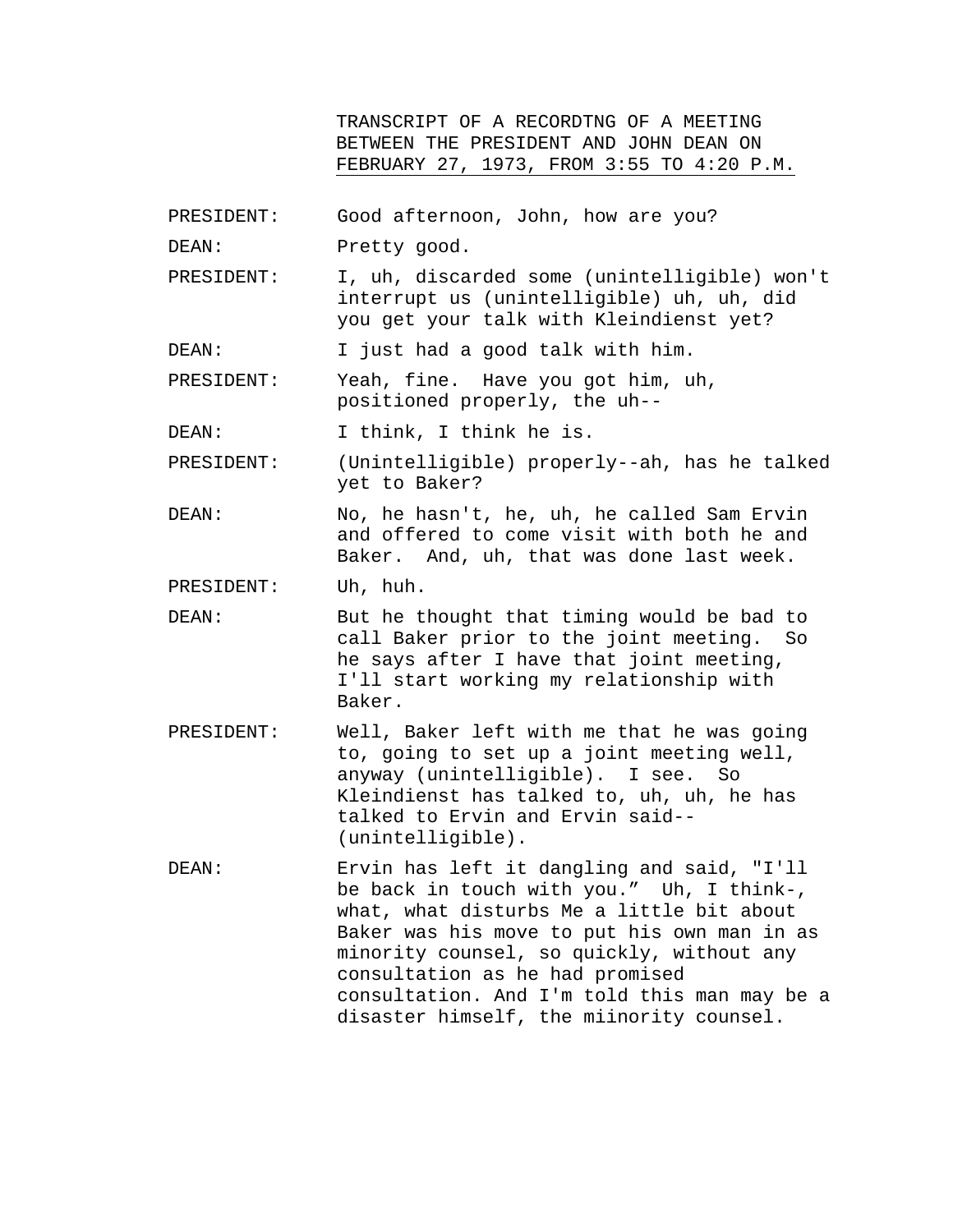PRESIDENT: He is? What do you mean to, is he--?

DEAN: Well he's a, well I can't knock age, he's 30, he's 30 years of age, he doesn't know a thing about Washington.

PRESIDENT: Yeah.

DEAN: So we'll have to--

- PRESIDENT: Baker, Baker says that he puts the blame on the White House. He says, whatchamacallits his name, Korologos called him and suggested somebody else, that was a great mistake. Course I didn't know anything about that, apparently.
- DEAN: Well Baker apparently is quite open in his felicity I want to counsel with you all, and I don't want to move until I've told you what I'm going to do, and then he did just the reverse. So it was curious: one, that he wanted a meeting with you. Uh, secondly: that, uh, he suggested Kleindienst as a conduit...

PRESIDENT: That's correct.

DEAN: ...and there is hope, I think that, uh, he may try to keep an eye on this thing and not let it get into a total circus up there.

PRESIDENT: Who? Baker.

DEAN: Baker, Baker might.

PRESIDENT: Well that's what he indicated, he indicated but of course, of course with the regard to his, uh, situation, his position though, and with regard to Kleindienst's position, I, uh, I shook Kleindienst up a bit but (unintelligible) really is the, is the fellow who's going to get most out of this (unintelligible) is Mitchell. Said others are gonna get hurt too, but Mitchell is, ah, the real problem is whether or not Mitchell will--uh, get him on perjury.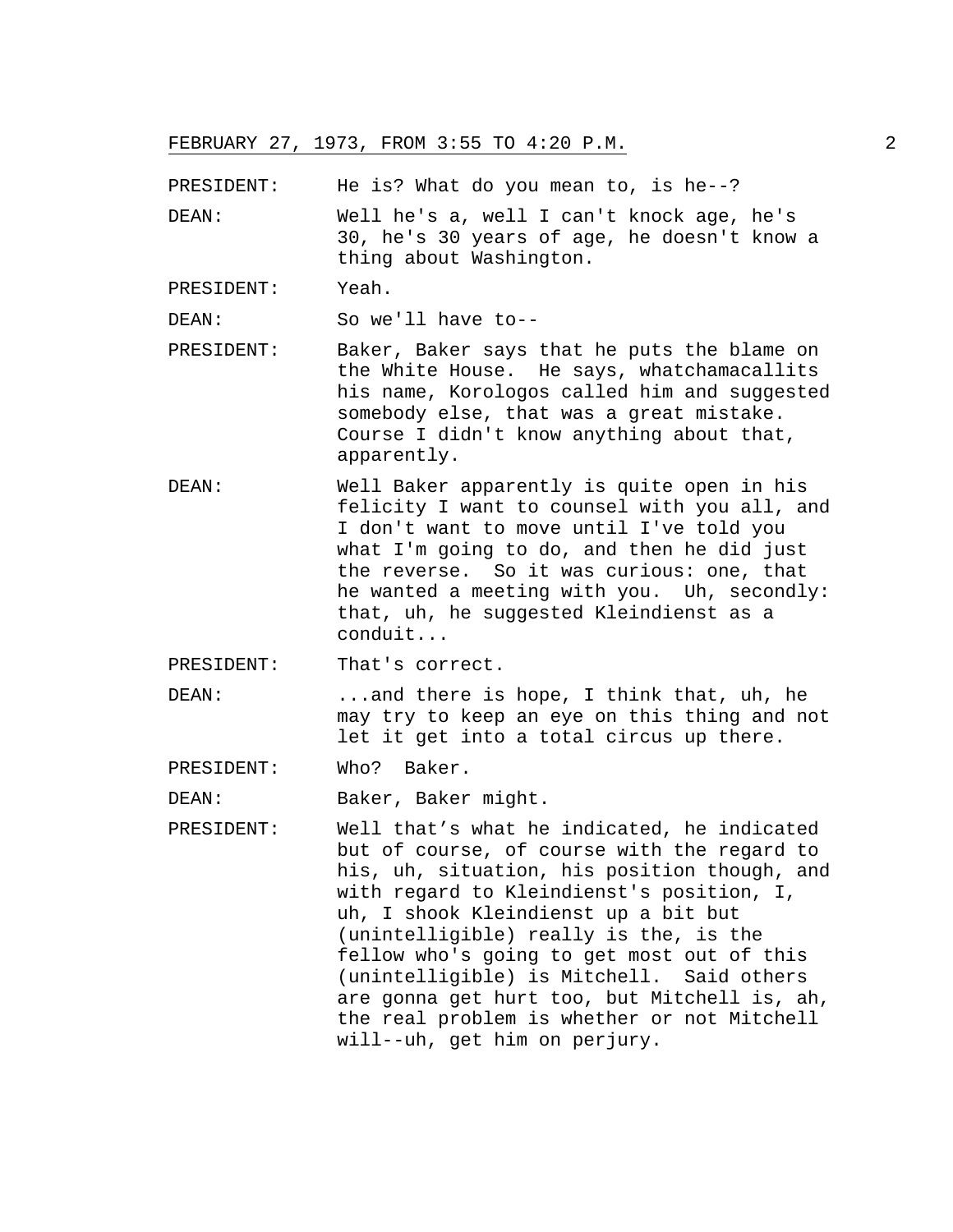DEAN: Hum. PRESIDENT: I said now look, ah, perjury's very damn hard thing to prove too, fortunately. But, uh, if you, uh (unintelligible) keep from poppin' off, I said, well, I, I, I talked (unintelligible) did ya ever talk to Mitchell about this. Never has. DEAN: No. PRESIDENT: He says he has never talked to him. Did you go into the Mexican part of it with Kleindienst or did you get... DEAN: Well, I... PRESIDENT: ...into any substance at all? DEAN: I've always, I've always braced Kleindienst in the past about, you know, the potential implications of what this whole investigation the Bureau conducted, what the U.S. Attorney's Office was doing PRESIDENT: That's right. DEAN: ... what the trial meant... PRESIDENT: That's right. DEAN: ...I think this could come to haunt... PRESIDENT: That's right. DEAN: If it gets out of hand, I don't want to get into a lot of specifics. PRESIDENT: Yeah. DEAN: I, at this last meeting, I just sat with him and said Dick, I said, "I don't think I ought to brief you on everything I know. I don't think... PRESIDENT: That's right. DEAN: ...that's the way to proceed. But if I see you going down the wrong track, I'm going to have to tell you why.''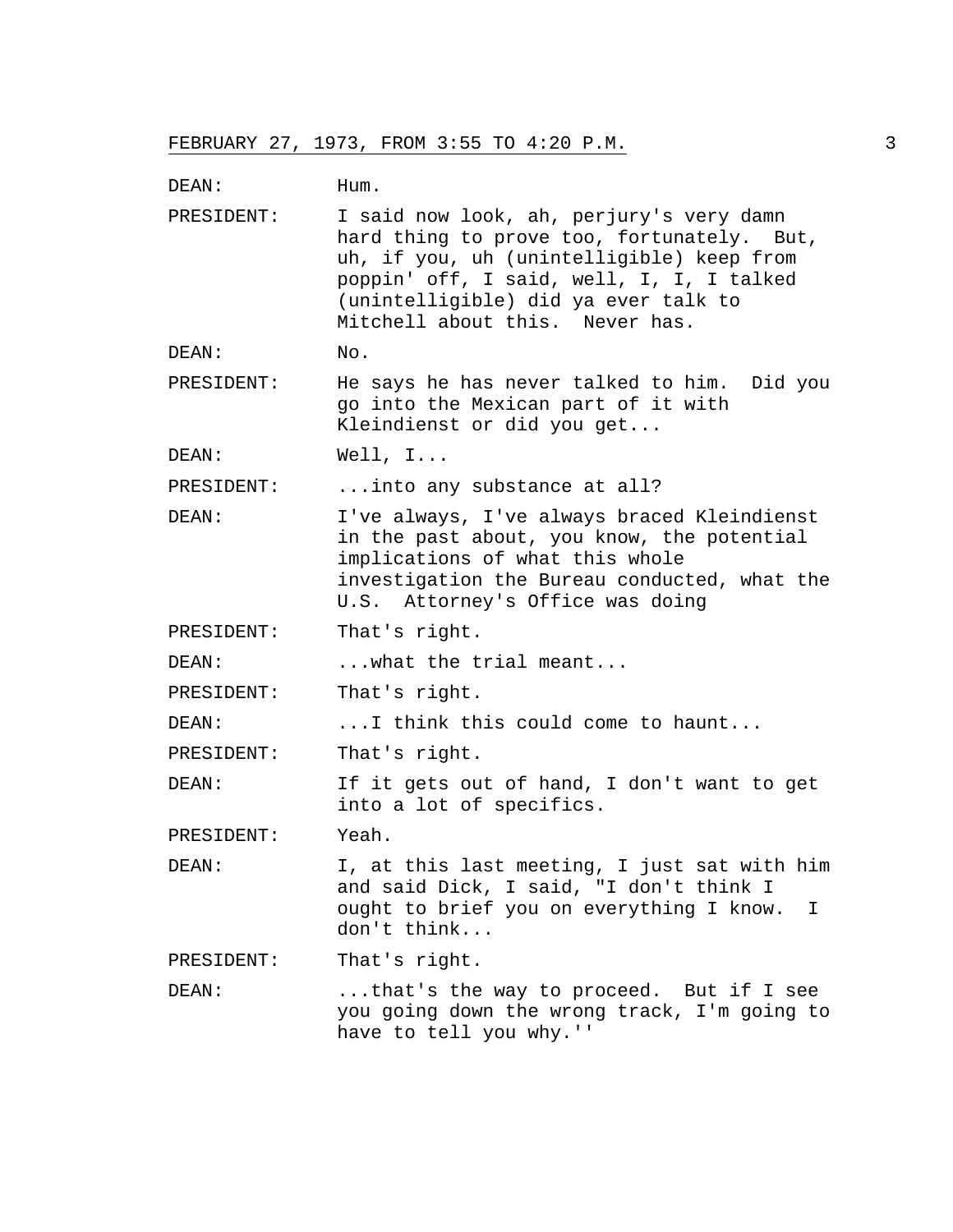PRESIDENT: Um hum. Good, good. What did he say? DEAN: He said, "I agree, that's the way it, should stand."

PRESIDENT: On the Executive Privilege one, I worked with, uh, talked to John Ehrlichman a little and decided that the last paragraph, which, uh, should modified so that it covers what I might have to say if I were asked at a press conference, he'll indicate what it, but in, in a nut shell, uh, rather than simply, flatly say that I think that what we should say is uh, that uh, that uh, that the uh, that members of the President's staff I will not appear before a formal session of the Commission, committees. However, under proper, appropriate circumstances that uh, informal discussions, or so forth can be conducted to obtain information and so forth and so on--appropriate, I want, I want to tell you what you're, what we're up against, right here's, uh, Kleindienst, Kleindienst has indicated to me, I don't know whether he did to you, that uh, he felt that the back-up position should be an executive session of the Committee. And I said, "Well, that's a hell of a difficult thing the, for the men." I said, "I think that the position should be one of a, that our position should be one of a, a, a solution. That you can't written interrogatories (unintelligible) which is unlikely, of the two committee—I, uh, the, the ranking committee members and the counsel, questioning any member of the White House staff, you know, under proper, you know restrictions... DEAN: Um hum.

PRESIDENT: ...and so forth and so on. I put that to Baker as well and, uh, (unintelligible) said Baker, Baker probably, uh, probably wants to get, the same reason that Ervin does, because of the publicity and so forth, wants to haul down the White House staff and...

DEAN: Um.

PRESIDENT: ...put them in the glare of those lights.

DEAN: True.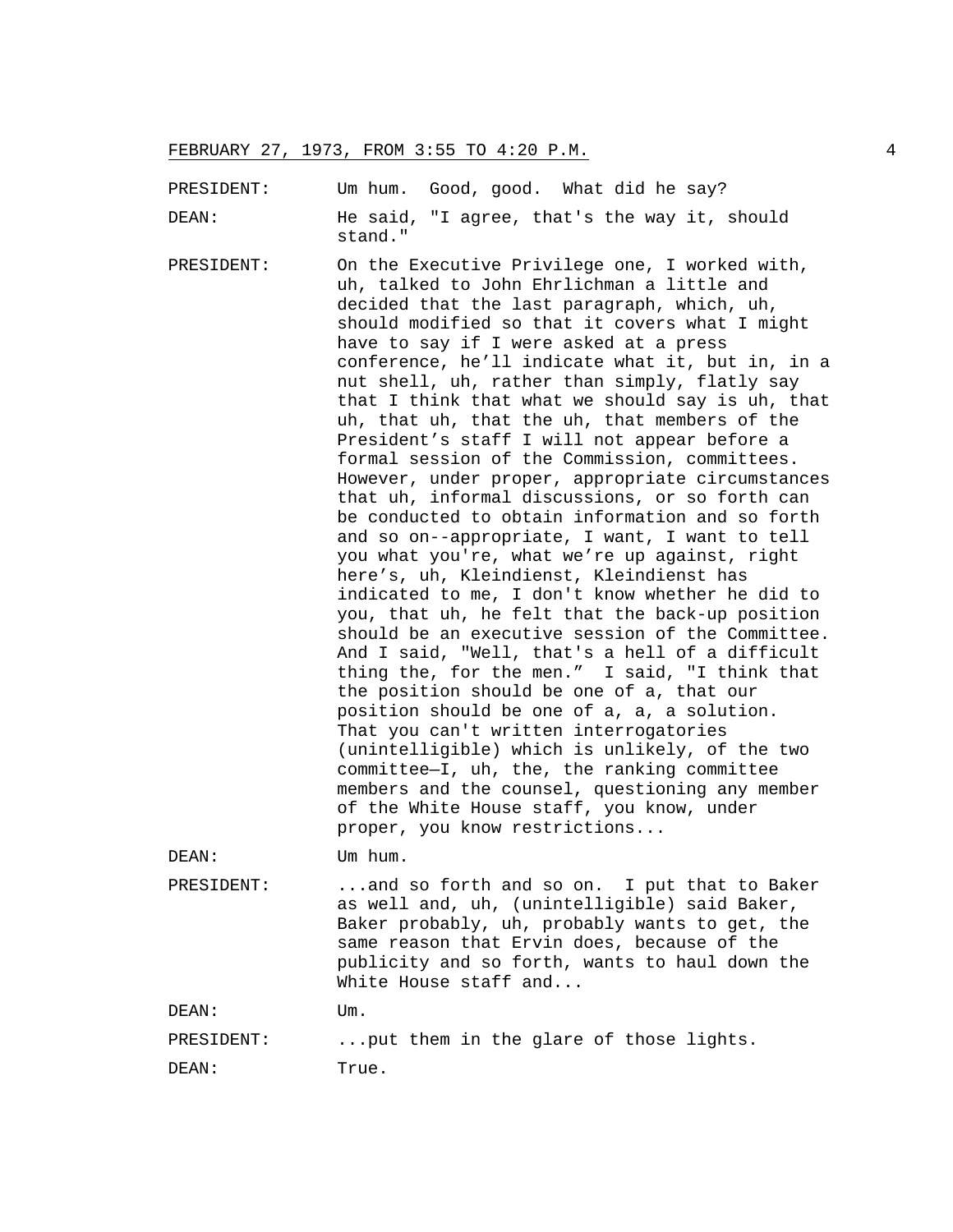- PRESTDENT: Uh, that we cannot have. That we cannot have. On the other hand, we cannot have a stonewall, so that it appears that we're not letting them. And so I think we've got to be in a position to, did ya discuss this with Kleindienst, as to what the position would be on that point? That, I think, John, is the important thing that Kleindienst has gotta stand God damn firm on..
- DEAN: I did, I talked to Dick about that. I said that, uh, "One, there's a statement forthcoming. I don't know the timing on it."

PRESIDENT: Yeah.

DEAN: The Department will issue. I said that, it's fortunate the context it's coming out in, because Clark Mollenhoff solicited the statement in a press inquiry that's coming out in unrelated context and not related to Watergate per se.

PRESIDENT: Right, right.

DEAN: And so that'll be out soon and that will define what the outer perimeters are. It also gives--

PRESIDENT: Have Kleindienst say that nobody from the White House staff will testify before a committee.

DEAN: That's right.

PRESIDENT: Of course, that doesn't help much at all.

DEAN: Well, under normal circumstances, if they're--

PRESIDENT: ...if they were normal.

DEAN: That's the, there's little, uh, slide in there. And then what, in a practical matter I told 'em would probably happen, would be much like the Flanigan situation where there's an exchange and the, the issues become very narrow as to the information that's sought.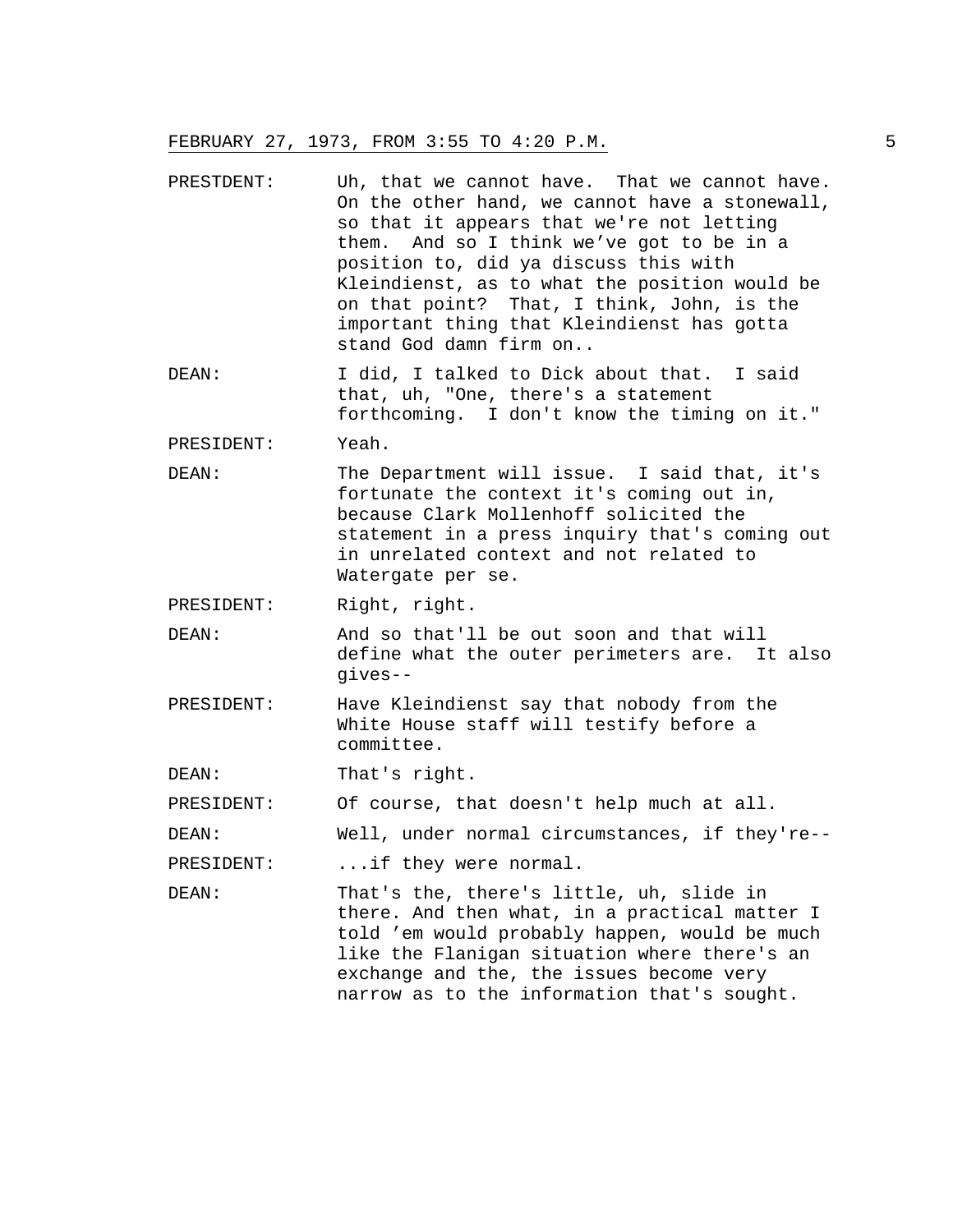- PRESIDENT: Well, you worked with, uh, if you'd talked to John Ehrlichman, you worked at revising that last paragraph.
- DEAN: We've done that.

PRESIDENT: Oh, you've already worked with him on that.

DEAN: Um hum.

PRESIDENT: And, uh, well, after I see his, uh, this Cardinal Midi (phonetic) take me about, I think five, we ought to get rid of him in about, ah, fifteen or twenty minutes. You might bring it down and, uh, you've got it written already?

DEAN: Yes, sir.

PRESIDENT: Then let me take a look at it again.

DEAN: Uh huh.

- PRESIDENT: And we'll approve the statement, I don't want to put it out right now because I, I, just depends (unintelligible) I decide to do on the, do on the, the press thing.
- DEAN: It'd probably be easier not to have those questions in your press conference per se.
- PRESIDENT: I, I, would prefer, that's what I want to do, is to have this statement come after the press conference, to say, if they ask anything about it, that "I've covered that in a statement that will be issued tomorrow on Executive Privilege. It's very complicated (unintelligible) that's what I had in mind. I'd rather not be questioned on the statement.
- DEAN: Mollenhoff himself will debate you right there on the subject.

PRESIDENT: Right. So I'll say I'm covering

DEAN: And I did talk to Mollenhoff yesterday at, uh, Rogers' request.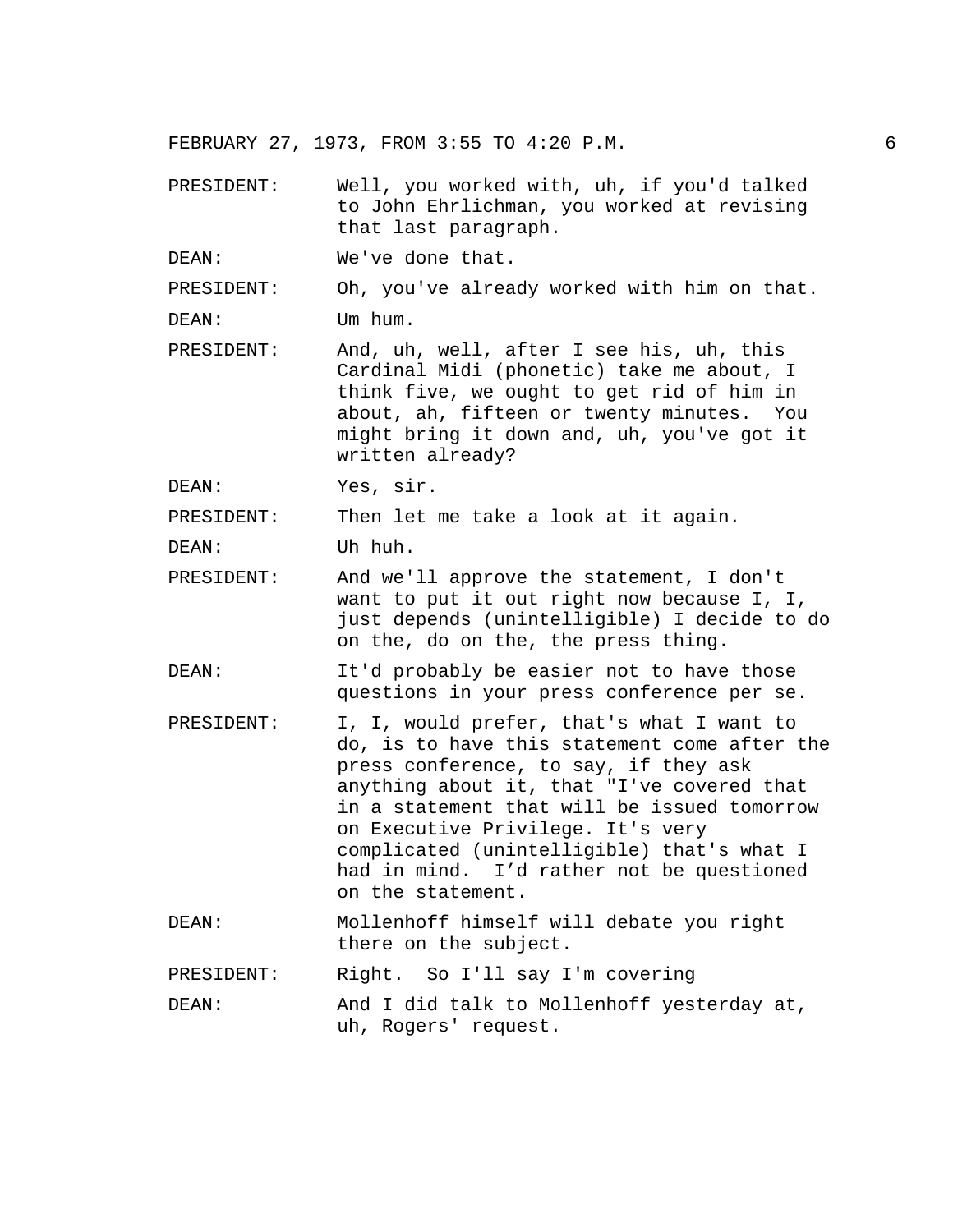PRESIDENT: ...(unintelligible) want to look in the case.

- DEAN: Tell him I want to look in the case and I had an extended discussion with him on the Executive Priviledge question. Of course, he differs somewhat from where we're coming out, but he agrees that certainly the President has the legal authority to do that and he agrees also that it's, uh, it's--
- PRESIDENT: Well, in his case, I mean what was he, talking about?
- DEAN: Well, he says, he thinks that all White House staff should be ready to run up to the Hill and testify and he asked...
- PRESIDENT: (Unintelligible).
- DEAN: ...as to what they're doing and it's a rare exception when the President invokes the privilege. I said, "Clark, that's got to be the other way around. The staff can't operate if they're going to be queried on every bit of communication they had with the President."
- PRESIDENT: That's right.
- DEAN: Mansfield, himself, Mr. President, has recognized that communications between you and your are protected. He said this in a policy statement before they issued this resolution up there on, uh, having confirmable individuals agree they'd testify before they are confirmed.

(Pause)

PRESIDENT: Well...

DEAN: I'm--

PRESIDENT: ...as for confirmable individuals are concerned, they're all available for testimony though.

DEAN: That's right. It's no problem there.

PRESIDENT: It's no problem there.

DEAN: There's not a giveaway by any means on that.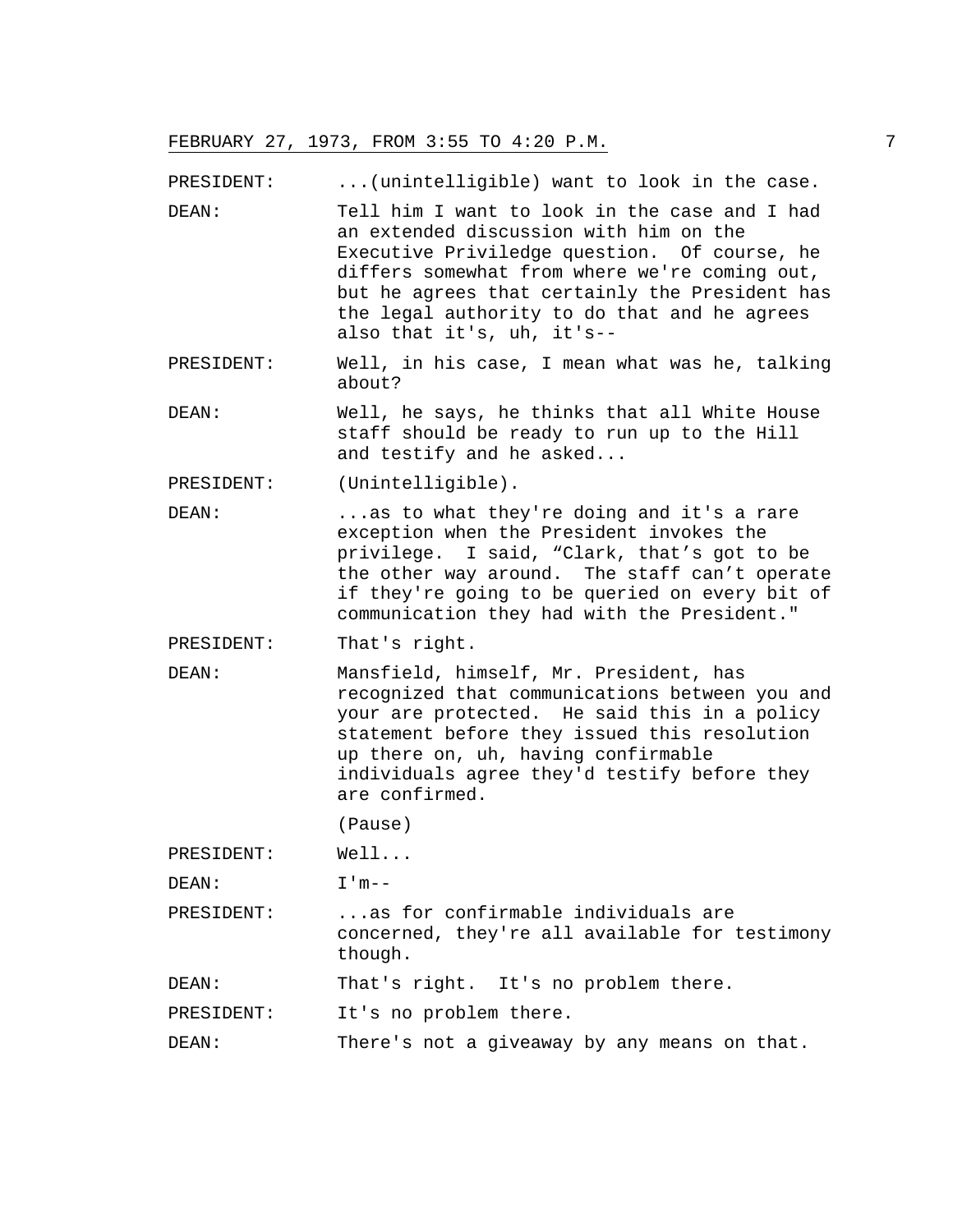- PRESIDENT: ...They, of course, will, uh, they, they, they, I guess, we, we would not normally claim Executive Privilege for Cabinet officers would we?
- DEAN: Uh, no sir. Only, only if in, say the rare instances where we have already, where they're going for information which should be protected. Investigative files, uh, classified material or say, aid programs or something, when we did it in the last--IRS files. Those are the instances in which we've done it.

PRESIDENT: Yeah.

- DEAN: And they're quite, uh, traditional and, and should be expected by the Congress when they go after information like that.
- PRESIDENT: I think, I think went over to Kleindienst, I said just to show you how the worm turns here, what we went through in the Hiss case. There we were, investigating, not, uh, espionage by a political, what one political organization against another, but a charge of espionage against the United States of America, which was a hell of a lot more serious. And in that case, the Department of Justice, the White House, the FBI totally stonewalled the committee. The FBI would not furnish any information and here the FBI had a chance to furnish information to this committee.

DEAN: Yes.

PRESIDENT: That's according to Gray, right?

DEAN: Right.

PRESIDENT: All right. The Department of Justice refused to give us any information at all and, of course the White House used Executive Privilege and the press was all on their side. You see that was...

DEAN: That's right.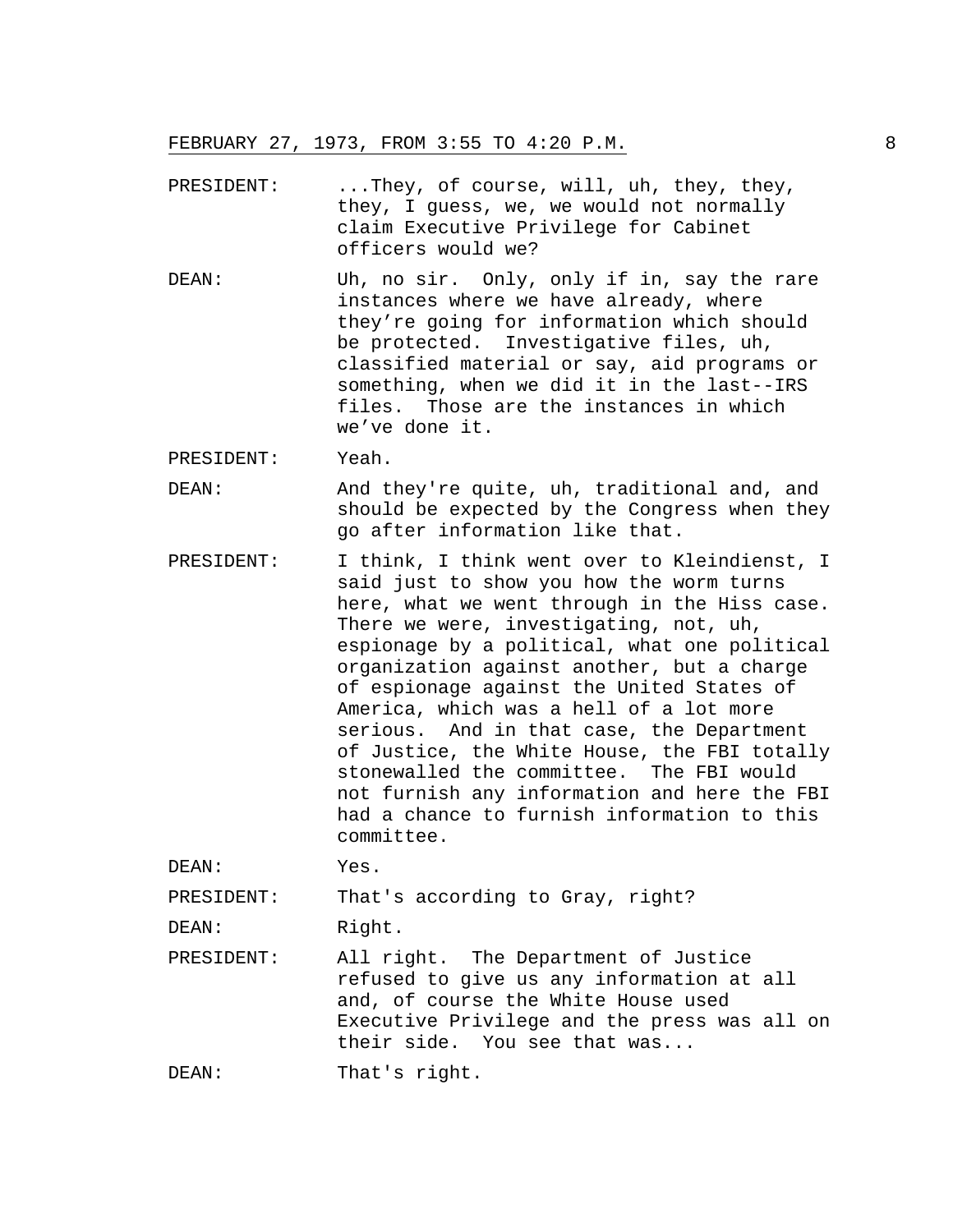PRESIDENT: ...that was a, that's, sure it's whose ox is being gored. Now here you got so-called espionage involving a political organization and, uh, so now (unintelligible).

DEAN: Well, you know I've been...

PRESIDENT: (Unintelligible).

DEAN: ...and in, in, uh, doing some checking.

- PRESIDENT: I told Dick a (unintelligible). That's what our Democratic friends did when we were trying to get information.
- DEAN: Lyndon Johnson, uh, was probably the, uh, greatest abuser of the FBI, I'm told by people, some of the old hands over there.

PRESIDENT: He used it for everything.

DEAN: He used it as his personal, uh--

PRESIDENT: But didn't he use it against the press?

DEAN: He...

PRESIDENT: That's ah—

DEAN: ...used it against the press, he used it against his own party, uh, back in '64 when the Walter Jenkins thing broke, uh, he had high officials of the FBI out trying, to strong-arm a doctor to say that this man had a brain tumor, uh, Walter Jenkins, he also, then, turned his, the FBI loose on the Goldwater staff, uh, this sort of thing is starting to seep...

PRESIDENT: Uh, who knows?

DEAN: ...out now.

PRESIDENT: Is it getting out?

DEAN: Uh, I'm sorry. (Unintelligible).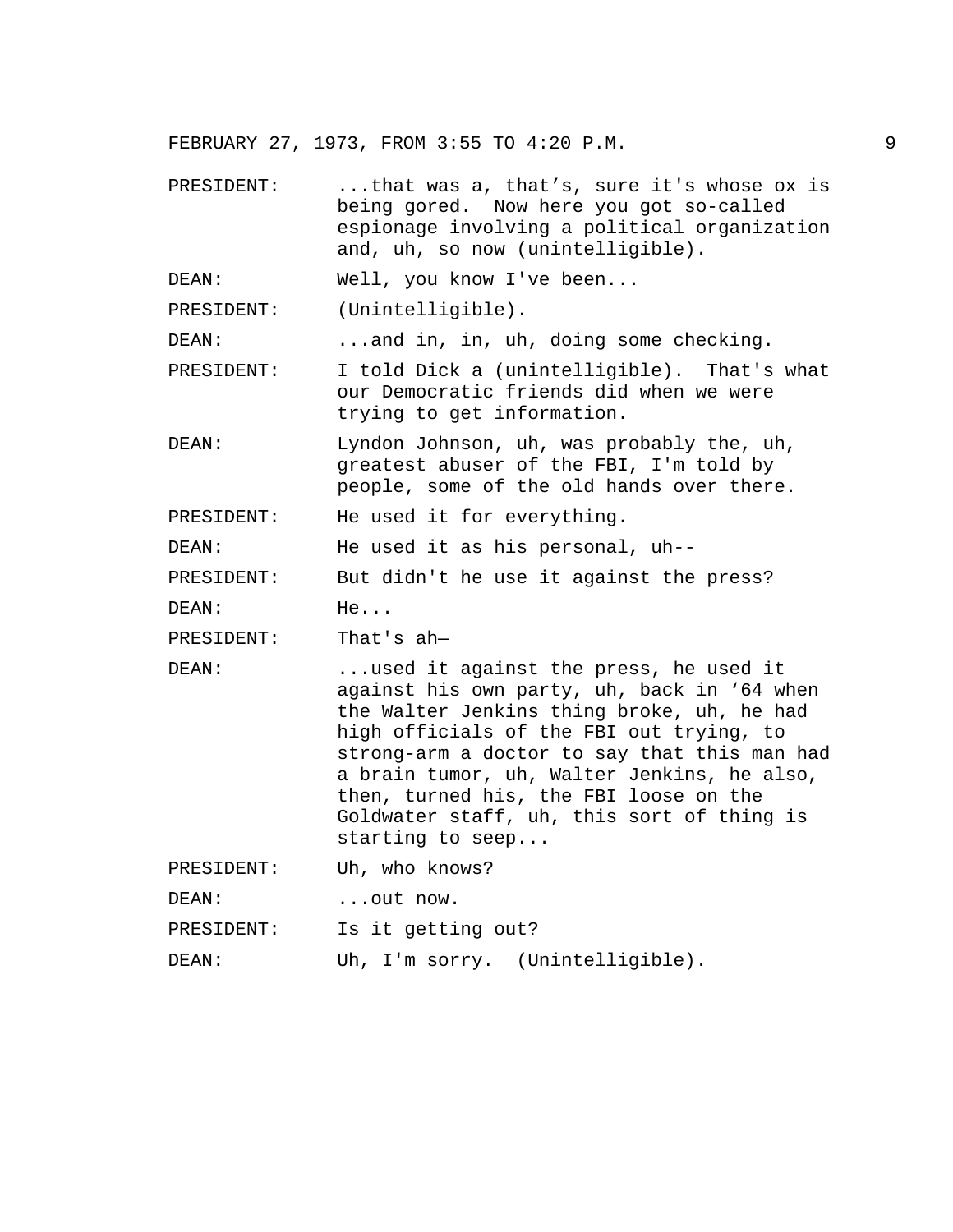- PRESIDENT: But you, of course, know the incident of his, uh, (unintelligible) the, the famous incident of the bugging of our plane...
- DEAN: That's right.
- PRESTDENT: which, uh, maybe--they really know is true. And you know, the instances that they talk about, about the, uh, about our bugging, the FBI stuff, believe me, I know exactly what those were.

(Sensitive Material Deleted)

DEAN Um hum. Now they're so--

PRESIDENT: And then, of course, the other things involved leaks out of the NSC, where we, they bugged Haig, Lake, or Halperin, I mean. But that was all.

DEAN: That's right.

- PRESIDENT: We were as limited as hell, I mean Hoover, good God, we could have used him forever. He's, he's-- but Johnson had just apparently, just used them all the time for this sort of thing.
- DEAN: That's what I'm learning. There's more and more of this--
- PRESIDENT: Who's, who's who from the FBI is trying to put out this stuff on us?
- DEAN: God, I thought, I wish I knew, Mr. President, uh.

PRESIDENT: You don't believe it's a--

DEAN: I've heard there're, there're several names that are bantered around. I, I tried for example, to track the leak.

PRESIDENT: You don't think it's Sullivan?

DEAN: N, no, I., I confronted Sullivan, as a matter of fact, right after this, I said, "Bill," I said, uh, I called him into my office, I said, "I want to tell you what Time Magazine said they have." His reaction was not that of a man who has leaked something. Uh--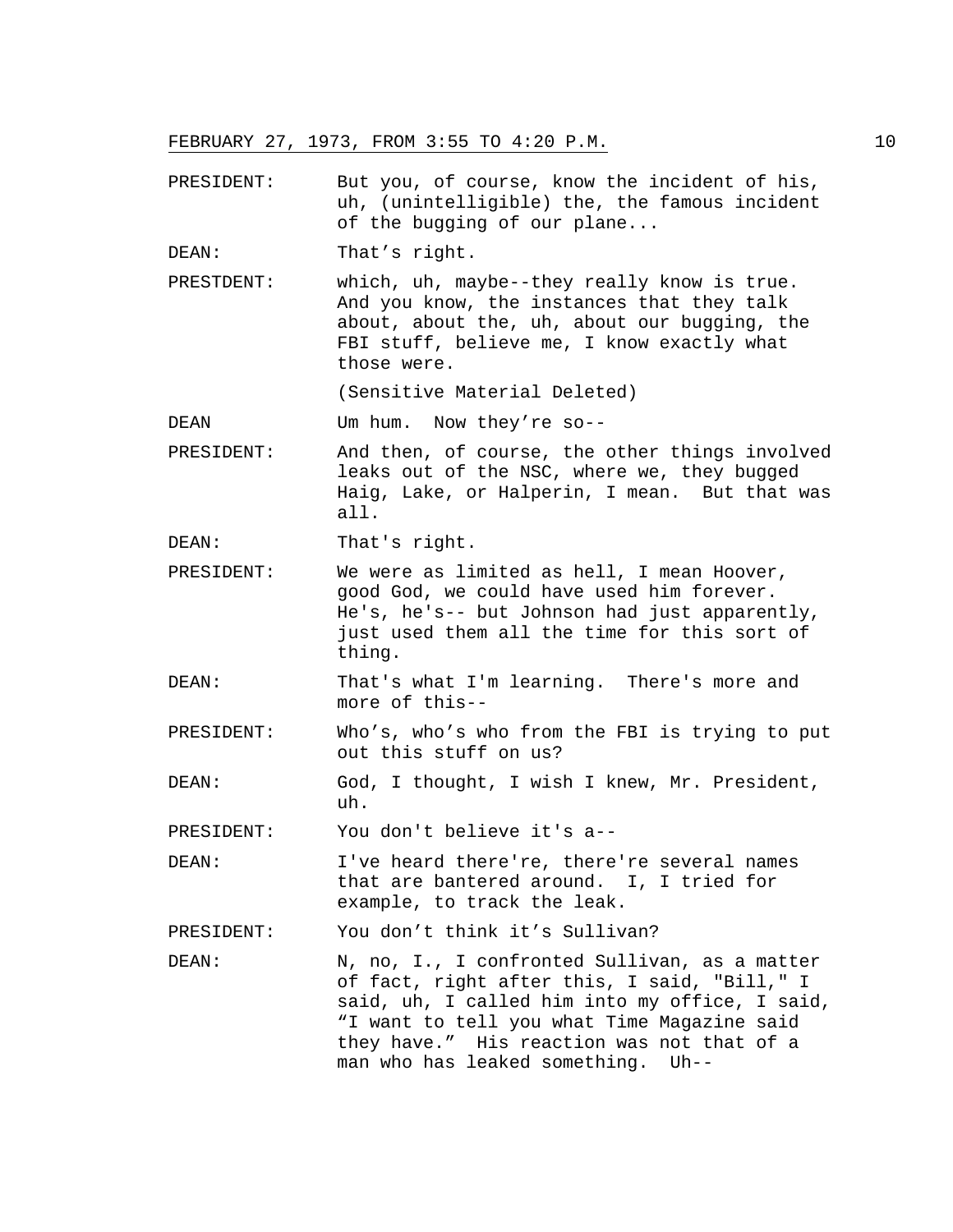PRESIDENT: Yeah.

DEAN: And then he helped.

PRESIDENT: (Unintelligible).

- DEA He told me, he said, "If this ever comes, down to the very short strokes," he said, "As far as I'm concerned this was Hoover and Sullivan. No one else. And I'm ready to stand forward and take it at that." I said, "Well, I don't think it's ever going to be that because, uh--
- PRESIDENT: Well, what, why would it be Hoover and Sullivan, did Hoover order him to do it?

DEAN: Hoover ordered him to do it.

PRESIDENT: In order to ah--

- DEAN: They did this--so he could say I could cite examples chapter and verse of Hoover telling me to do things like this.
- PRESIDENT: Now Sullivan knows that their, it was terribly limited--it was limited.
- DEAN: That's right.

(Sensitive Material Deleted)

- DEAN: That's right.
- PRESIDENT: And that I must say, I think we did request though, did we say find out the leaks, and so Hoover goes and, uh, bugs people.

DEAN: Well, I, I think

PRESIDENT: That's the way to do it.

DEAN: ...the way it's postured now, uh, we can stonewall it, ah, Gray can go up there in his confirmation hearings and he's not gonna have to bother with it, because they'd accused him in the article of being, sitting on top of the bugs...

PRESIDENT: Yeah.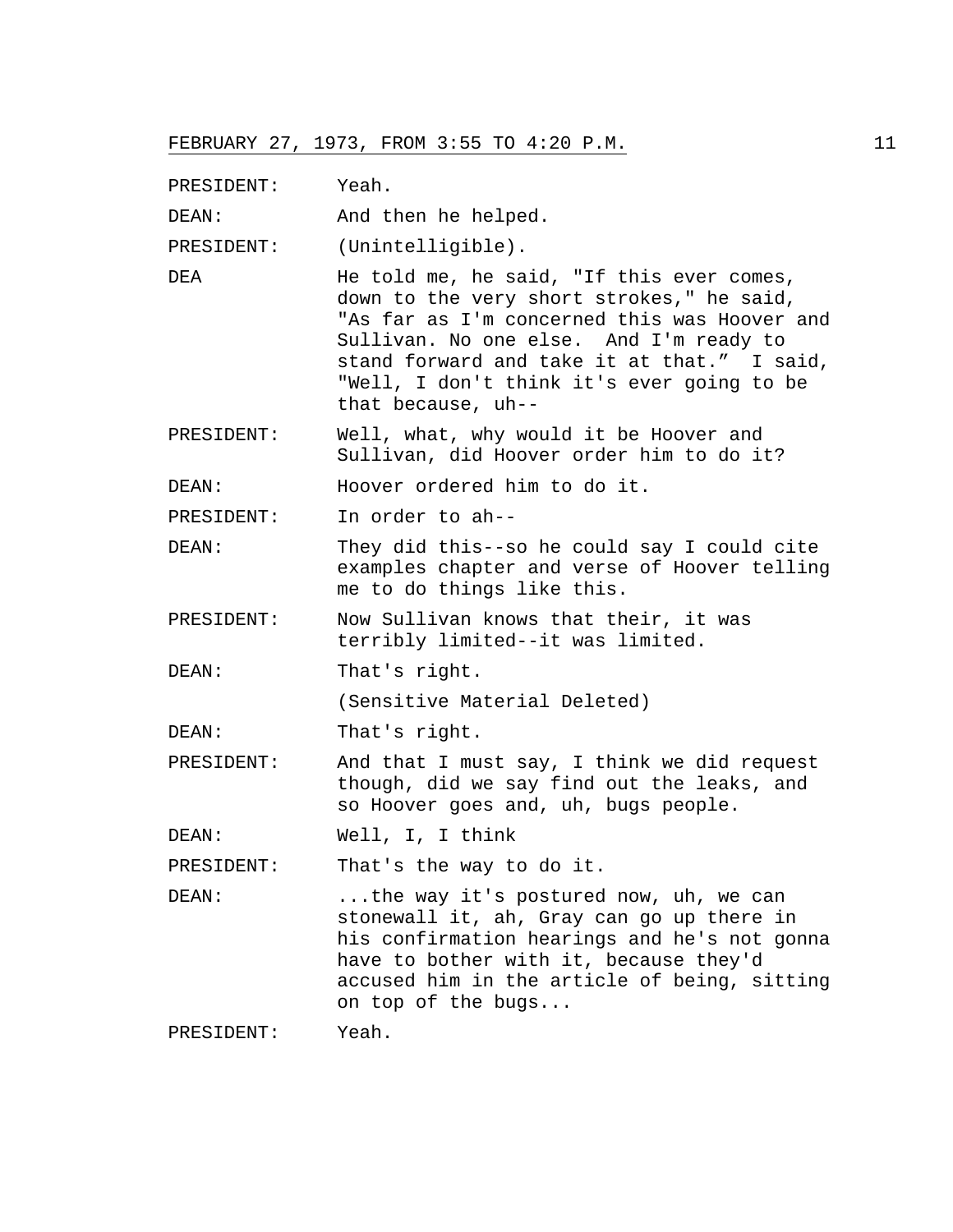DEAN: ...it was there once he came in, which is not factual. PRESIDENT: Well, there weren't any. DEAN: There were none there when he came in. PRIESIDENT: Well, three years ago that this happened... DEAN: That's right. PRESIDENT: ...and there hasn't been a God damned thing since. DEAN: That's correct. PRESIDENT: Right. DEAN: That's correct. PRESIDENT: Another thing you can say, too, John, is the fact that all this had to do with the war... DEAN: I know. PRESIDENT: ...and now the war is over. DEAN: Now-- PRESIDENT: Now Johnson, on the other hand, went bugging his political opponents, and every son –ofa- everything you can imagine. We've been, that's the problem, getting a real bum rap, aren't we? DEAN: We cert--, we are getting a terrible rap,  $ah--$ PRESIDENT: You stop to think of, we got rid, we got rid of the Army bugs, we got, you know, that Army ah, espionage business, intelligence business, we got, you remember that? DEAN: That's right. PRESIDENT: Uh, we've limited the FBI things to national security bugs, to very, very certain few, probably too few. DEAN: We're, we're now (unintelligible).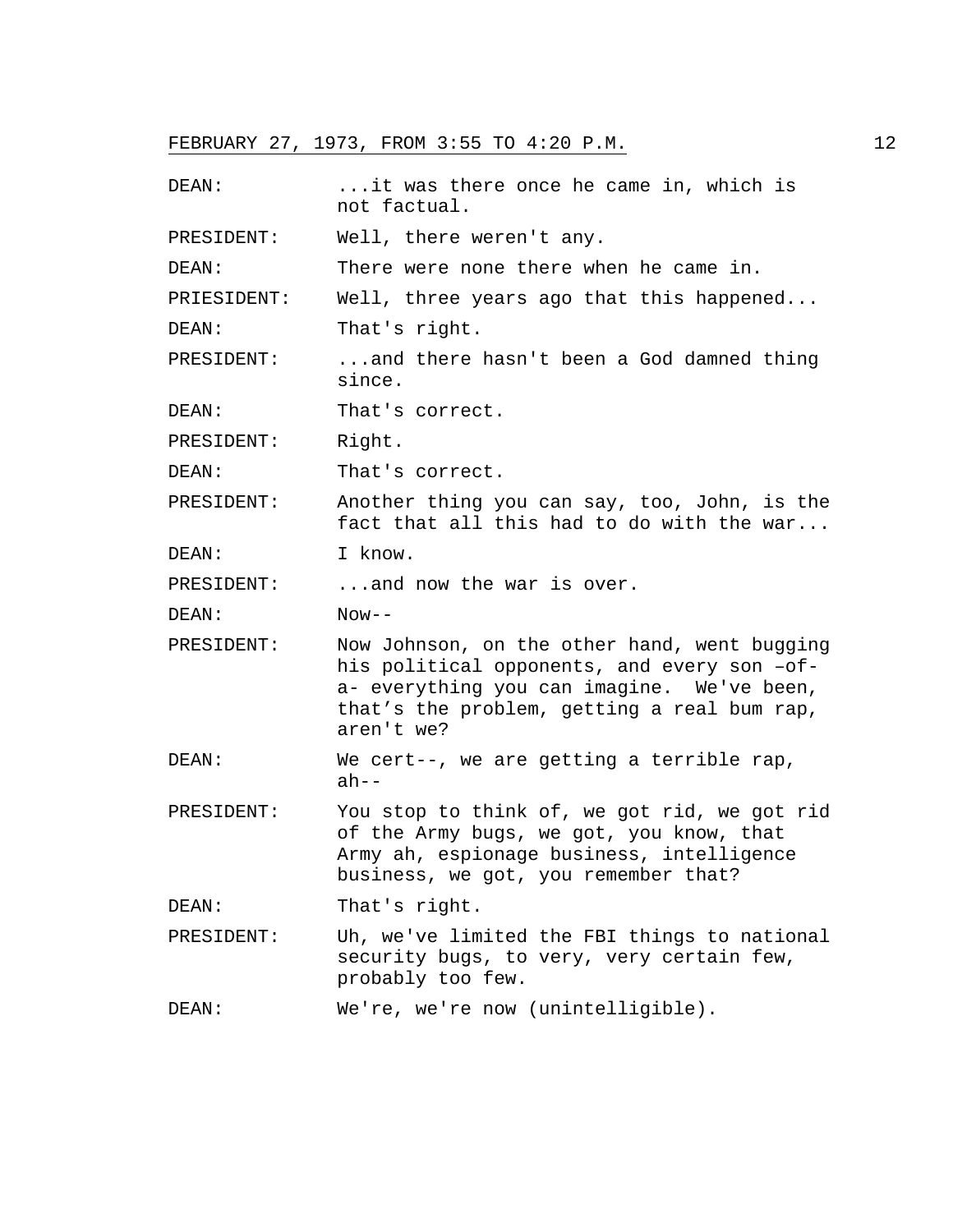PRESIDENT: But somebody's gonna 7et a shock one day, and they'll wonder why we didn't bug 'em, huh?

DEAN: That's right. We are getting a bad rap.

PRESIDENT: Well, for example...

DEAN: The fact is--

PRESIDENT: ...as you know, as you know, Hoover did bug Martin, Martin Luther King.

DEAN: That's right, I was aware of that also.

PRESIDENT: Well, Christ yes, Hoover used to tell us about what his, what a, a morally depraved son-of-a-bitch he was--and Johnson probably ordered him to do it, now let's face it.

DEAN: Um hum.

PRESIDENT: So, ah, I don't, well you can't blame Hoover. I'm sure he didn't do it unless, ah, Johnson asked to, but Johnson was that kind of a man, he used the FBI as his own private patrol, but God, we've been as careful, I've, I've talked to Hoover any number of times, but we've never ordered anything like that. But he'll come in with his little things.

(Sensitive Material Deleted)

DEAN: Johnson, ah...

PRESIDENT: Huh?

DEAN: ...Johnson, used the FBI to cover the, ah, New Jersey convention before he dropped out, officially, he had all the delegates--

PRESIDENT: He did?

DEAN: That's right, which is kind of fantastic.

PRESIDENT: Sullivan knows this?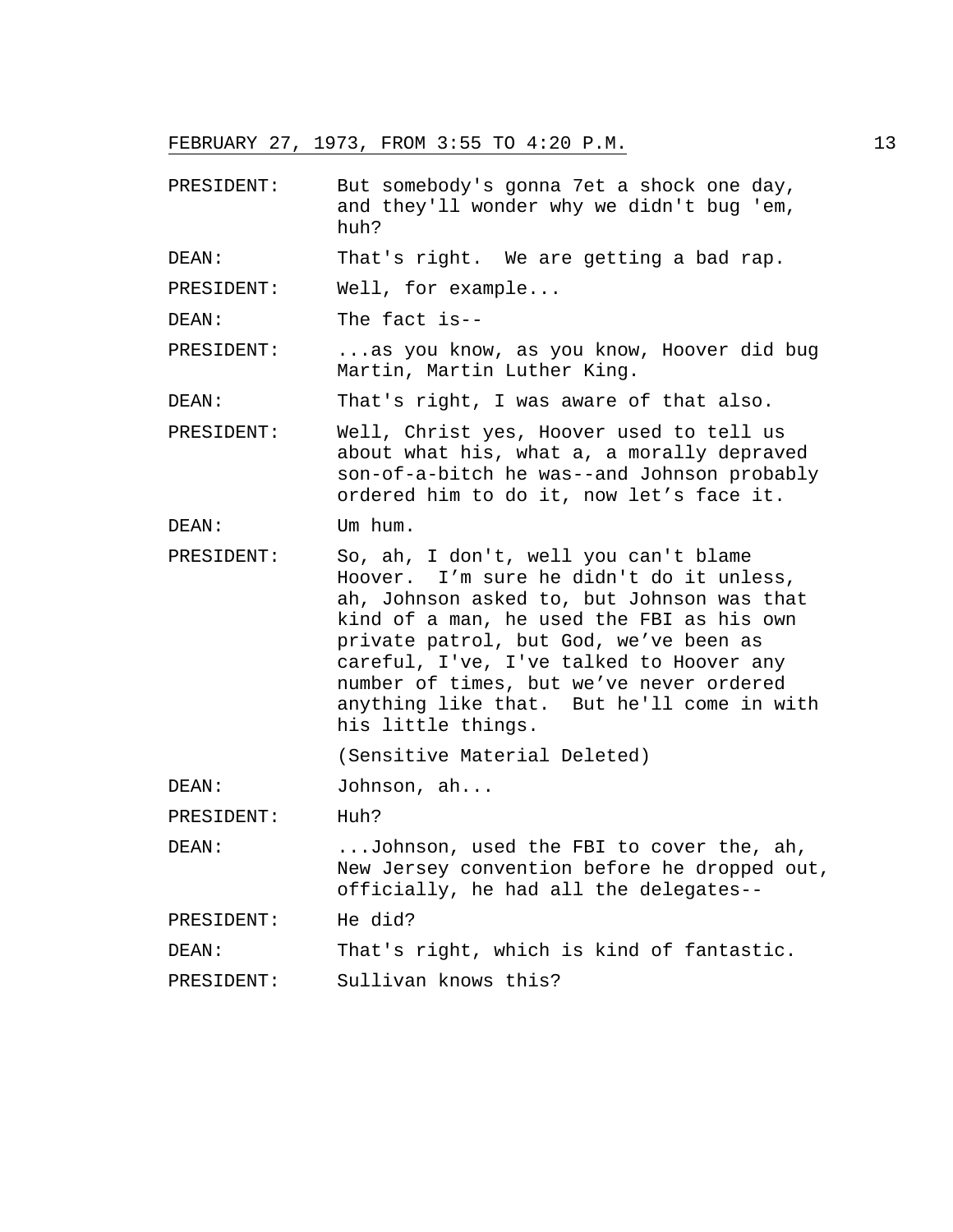DEAN: Um hum, Sullivan is a wealth-of-knowledge and the more I, you know, sort of generally chat with him about these problems, the more it comes out he's the man that can also document-- PRESIDENT: Why did Hoover have a fight with him? It's a hell of a mistake for Hoover to do that. Sullivan knows too much. DEAN: That's right, ah. PRESIDENT: Why didn't Sullivan squawk? DEAN: I think Sullivan probably is loyal to the... PRESIDENT: ...institution— DEAN: ...the institution and doesn't want-- PRESIDENT: Somebody over there is not, can he help you find out who the hell is not? Isn't it a possibility... DEAN: He advised-- PRESIDENT: ...the guy that--Time Magazine's lawyer, you don't think it's him? DEAN: He speculates, and, the speculation is generally, is it's either Sullivan himself, Mark Felt, who is-- PRESIDENT: I know, the lawyer says that. DEAN: That's right. Ah, and the other one is a fellow Tom Bishop who is now departed, who was in charge of their public information and where-- PRESIDENT: Does he know about these things, Hoover didn't tell people like that, about these things... DEAN: No. PRESIDENT: ...did he? DEAN: For example, the '68 thing, I try-, was trying to determine who might know about that. PRESIDENT: Yeah, ah...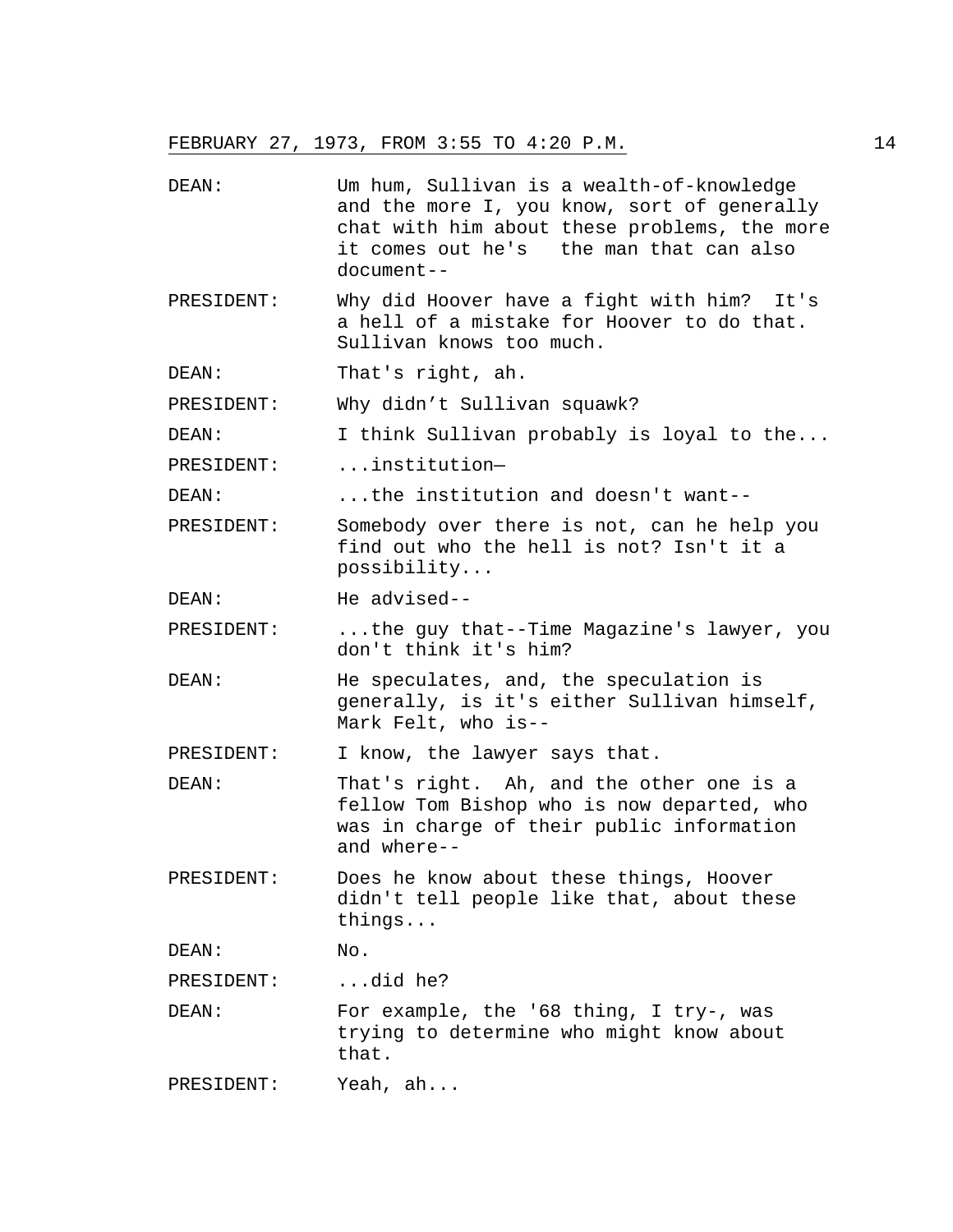DEAN: Hoover, apparently...

PRESIDENT: Ah, I guess.

DEAN: ...Hoover apparently told Pat Coyne, Patrick Coyne, who used to be on the NSC staff.

PRESIDENT: I know, I know, I believe, is he still living?

DEAN: I don't, I don't know the man.

PRESIDENT: He told Pat Coyne?

DEAN: He told Pat Coyne; Coyne told Rockefeller; Rockefeller relayed this to Kissinger, this was one channel that might have it in a public domain. The other is when Sullivan took the records, or all the documents in connection with this, ah, out of his office, and out of the Bureau, he also instructed the Washington Field Office to destroy all their records, which they did. Ah, Hoover, incensed at this, that he couldn't reconstruct, that he didn't have the records and couldn't get them from Sullivan, tried to have the Washington Field Office reconstruct them, which they couldn't. As a result of that movement and flailing around by Hoover, a lot of people in the agency were aware of what had happened and it was on the grapevine.

PRESIDENT: Oh, that's when it happened then, the night Sullivan left, he took the records with him-

DEAN: He took the records with him

PRESIDENT: And that's the only records there were?

DEAN: ...and that's the only records there are.

PRESIDENT: He did it out of, uh, I mean, pissed off at Hoover.

DEAN: No, ah, he was doing it to...

PRESIDENT: Protect...

DEAN: ...protect, ah--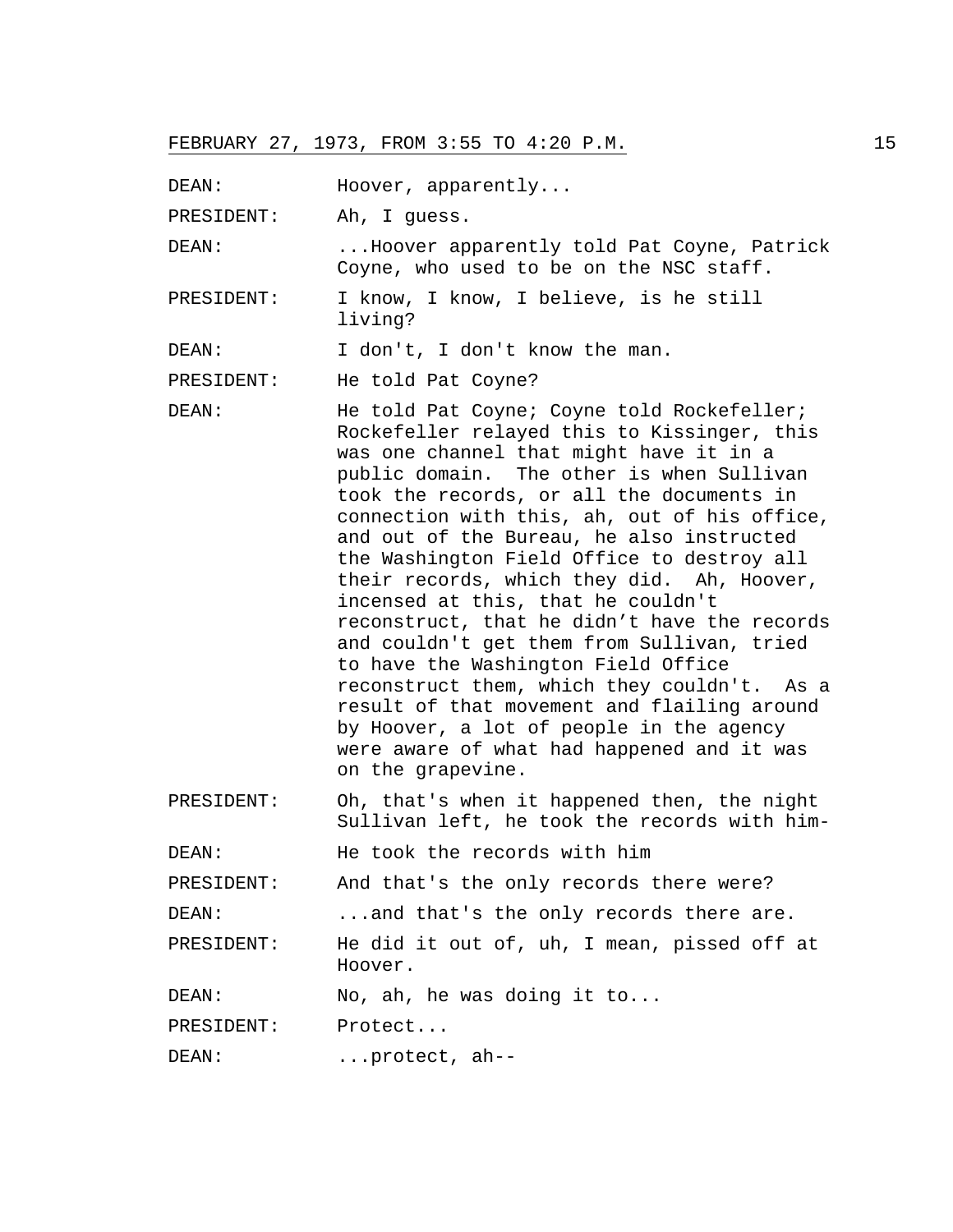PRESIDENT: ...the Bureau.

DEAN: No, he was doing it to protect the White House and the people over here.

- PRESIDENT: Oh, oh, but for Christ sakes, Hoover, I mean, (unintelligible).
- DEAN: Hoover never got his hands on the records is what happened. Sullivan has them, Sullivan had his, ah, his pissing match with Hoover and then took them with him at that time.
- PRESIDENT: I see.

DEAN: And then he turned them over to Mardian ultimately.

PRESIDENT: I see.

DEAN: And--

PRESIDENT: That's how we got them.

DEAN: And then--

PRESIDENT: Where's Sullivan now?

DEAN: Sullivan is back at Justice in the Drug Intelligence (unintelligible).

PRESIDENT: We owe him something.

DEAN: We do. He wants to go back to the Bureau and work on, ah, domestic, ah--

PRESIDENT: Why is it that Gray doesn't want him?

DEAN: I think Mark Felt has poisoned Gray on this issue and I think once Gray--

PRESIDENT: Well, who in the hell, somebody is doing Mark Felt in. You know what, do you, do you believe the Time Magazine lawyer? Is Felt (unintelligible), is he capable of this sort of thing?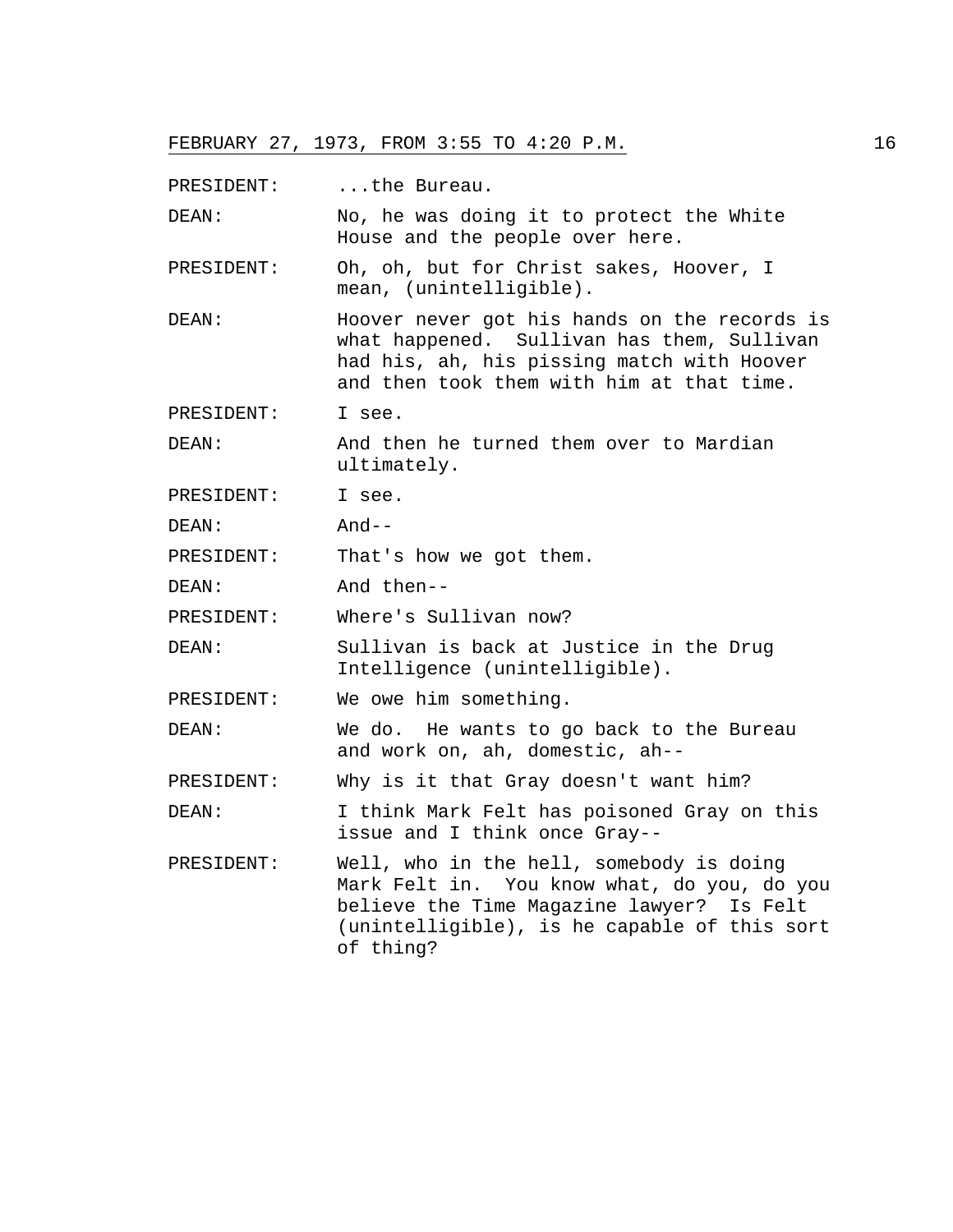| DEAN:      | Well, let me tell you where I, where else<br>heard that from, ah, was Sandy Smith, ah,<br>I had told, not, not the lawyer but somebody<br>else told Felt was his source                              |
|------------|------------------------------------------------------------------------------------------------------------------------------------------------------------------------------------------------------|
| PRESIDENT: | Yeah.                                                                                                                                                                                                |
| DEAN:      | and this came to Henry Petersen,<br>Petersen's an old hand over there, as you<br>know, and, ah, bless his, soul, he's a<br>valuable man to us. Ah--                                                  |
| PRESIDENT: | Yeah. What did he say?                                                                                                                                                                               |
| DEAN:      | Ah, he said that he wouldn't put it past<br>Felt but, ah, the other thing I was talking<br>to Kleindienst about this when I was over<br>there, he said if Felt is the source                         |
| PRESIDENT: | Yeah.                                                                                                                                                                                                |
| DEAN:      | and if we gets Felt way out of joint we<br>are in serious trouble.                                                                                                                                   |
| PRESIDENT: | 'Cause he knows so much?                                                                                                                                                                             |
| DEAN:      | He knows so much.                                                                                                                                                                                    |
| PRESIDENT: | What's he know?                                                                                                                                                                                      |
| DEAN:      | I don't know, I didn't ask for specifics<br>with, ah, he said, one thing, he said he<br>could knock.                                                                                                 |
| PRESIDENT: | Does he know about Sullivan stuff?                                                                                                                                                                   |
| DEAN:      | Yes, he knows about that. I called Felt,<br>asked him what he knew about it and he was,<br>for example, very cool when I, I said<br>"There's a Time Magazine story running,<br>Mark, ah, that in '68 |
| PRESIDENT: | Yeah.                                                                                                                                                                                                |
| DEAN:      | or, or '69 and '70                                                                                                                                                                                   |
| PRESIDENT: | Yes.                                                                                                                                                                                                 |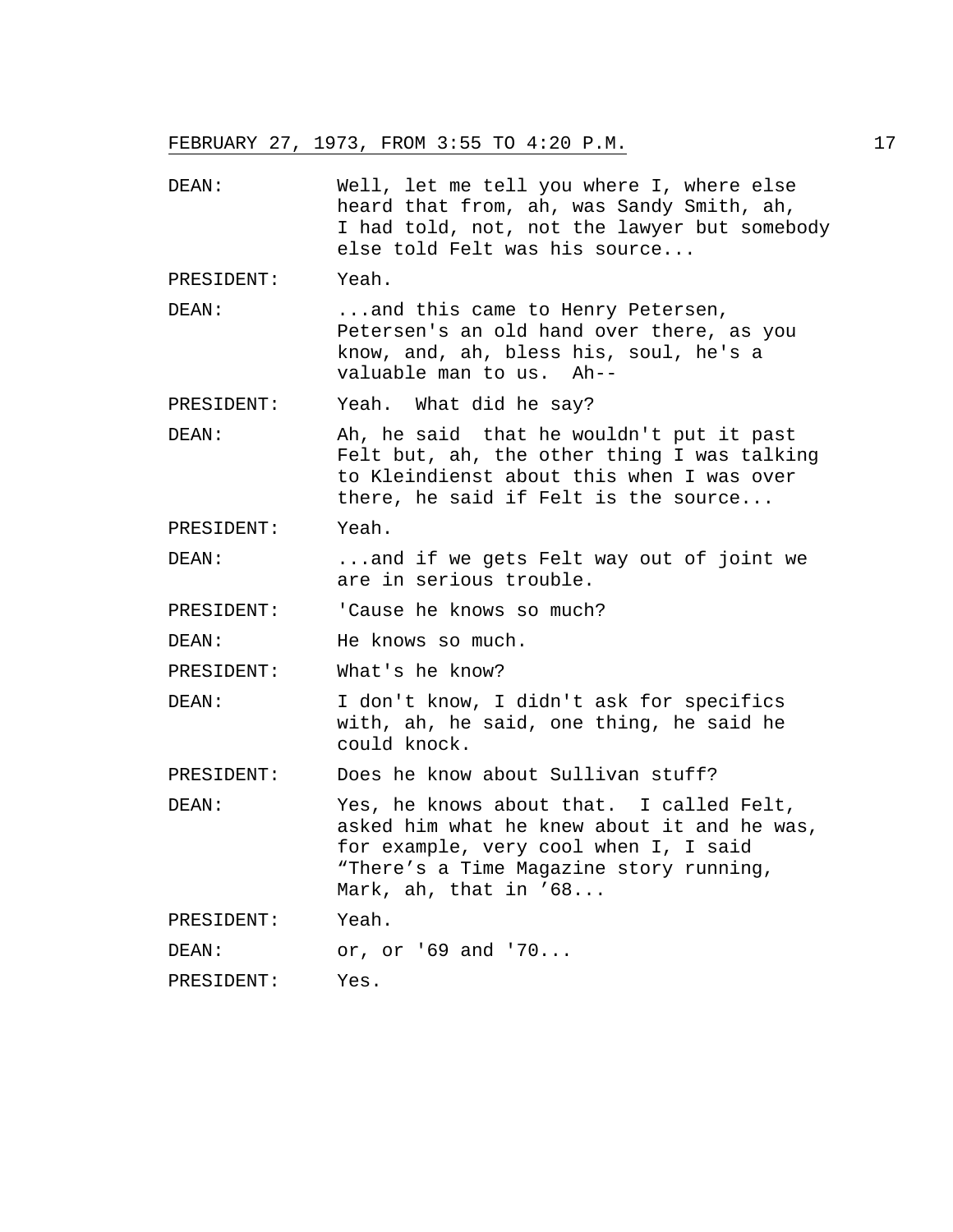- DEAN: and so on and so forth. He said, I "True or false?" and, he said, "True" I said, "How do you know that?" and I said, "I've never heard of that before." He said, "Well, if you talk to Bill Sullivan, he'll tell you all about it." When he did he, sort of a general, he painted a general picture about it. Ah, just cool as a cucumber about it. Ah--
- PRESIDENT: And what does he say about Time, again, how does he, is he gonna stand up for the denial?
- DEAN: He says, "John, " he said, ah, I said "First of all, I don't, I don't believe this could happen," I was protecting us, as far as...

PRESIDENT: Yeah.

- DEAN: ...doubting w7hat he had said. He said, "Well John, as far as I'm concerned, our, our phone call is totally off the record, we never had it," so that's a good one to watch, just right there.
- PRESIDENT: In other words, you can't blow the whistle on Felt, just like you can't blow the whistle on the son-of-a-bitch out there, the yeoman, in the Jack Anderson case, right?

DEAN: That's right, but there will become, ah, there will come a day when Gray's comfortably in there, when other things come past, that ah--

PRESIDENT: Like what?

DEAN: I think that Gray called at some point when, if this sort of thing continues, once he gets through his confirmation, I don't know why he couldn't himself say "I'm gonna take a lie detector test and I'm gonna ask everybody in my immediate shop to take one and then we're gonna go out and ask some of the other agents to take them...

PRESIDENT: Just for leakage.

DEAN: "...as for leakage, because this, this only hurts, ah, this whole institution." (Pause)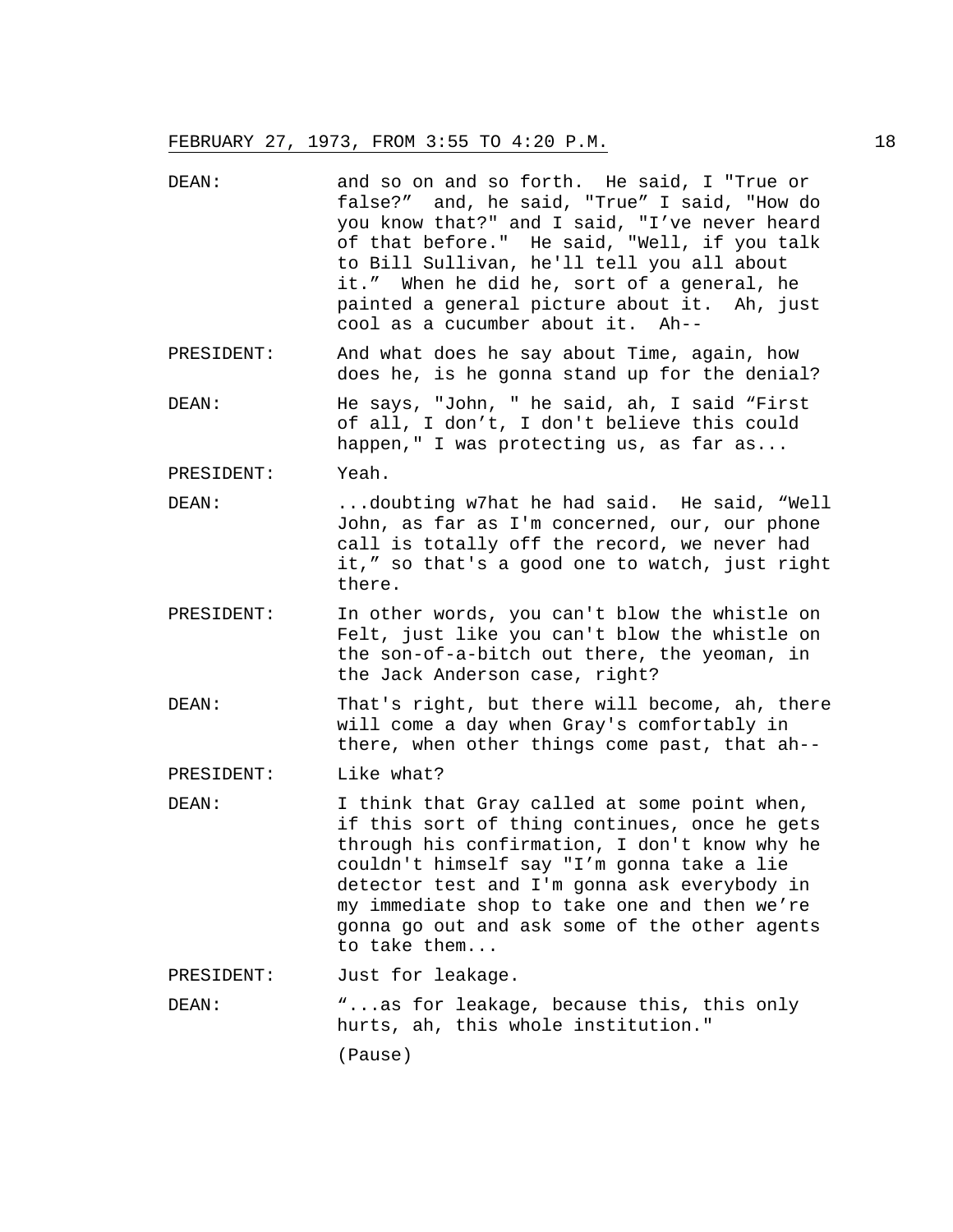- PRESIDENT: Where do you, ah, where do you stand on the, how will we leave it on Kleindienst hears with regard to the, that's what there, ah, let me put it this way. You take the responsibility for Kleindienst, I'm gonna keep Ehrlichman and Haldeman out of it--out of their any relationship with Kleindienst. You should have it only, but you've got to watch him and brace him--, on the Executive Privilege thing, that you, that you tell him what the line is...
- DEAN: I have, I have...

PRESIDENT: ...and where he's to stand.

DEAN: I have told him and I've s-, I said "It's gonna be important."

- PRESIDENT: Didn't he raise the idea of their hurrying the Executive Session refusal?
- DEAN: No, he did not.
- PRESIDENT: All right. Be sure he knows what the, back up position is, which is (unintelligible), as I understand it, if we went in there under proper ah, ah, restrictions, allow, uh, two committee members to come down. Is that what you would do?
- DEAN: I think we wo-, ought, if I think we ought to draw the line at written interrogatories. I think the position should be that you were holding nothing back, information wise.

PRESIDENT: That would be sworn.

DEAN: That's right, that would be sworn, uh, you can't be in a position of protecting any, anybody around here.

PRESIDENT: That's right.

DEAN: The information has to be available. But to go up there and make a circus out of the appearance of, of people--

PRESIDENT: Right.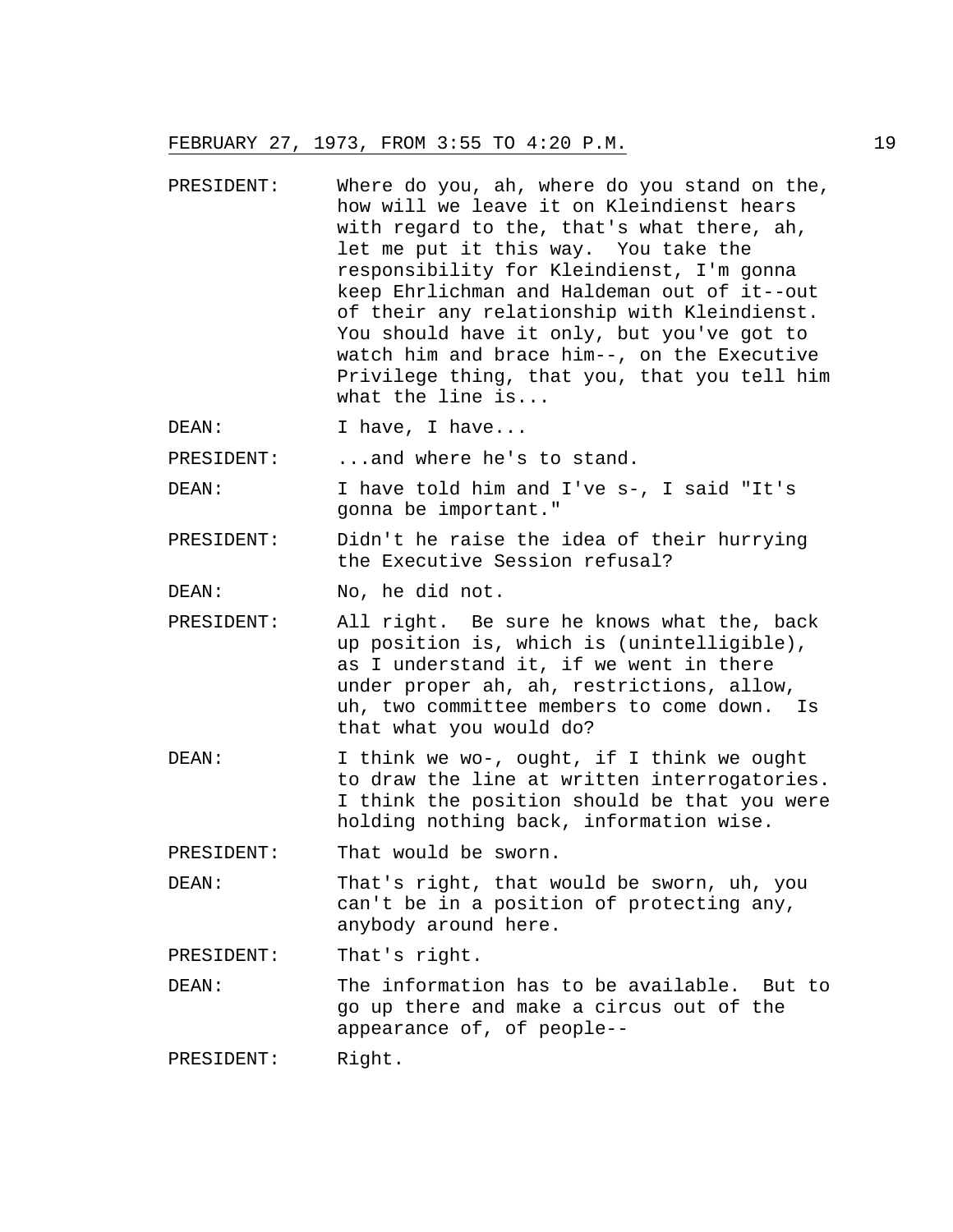| DEAN:      | $Ah--$                                                                                                                                                                                                                                                                                  |
|------------|-----------------------------------------------------------------------------------------------------------------------------------------------------------------------------------------------------------------------------------------------------------------------------------------|
| PRESIDENT: | Good, well let me say about ah, about Felt,<br>it sounds as if he knows, it sounds as if<br>maybe he's--                                                                                                                                                                                |
| DEAN:      | Kind of watch it like a hawk, Mr.<br>President                                                                                                                                                                                                                                          |
| PRESIDENT: | Yeah.                                                                                                                                                                                                                                                                                   |
| DEAN:      | and I just got to watch him, ah, he's too<br>close to Pat Gray right now                                                                                                                                                                                                                |
| PRESIDENT: | Yeah.                                                                                                                                                                                                                                                                                   |
| DEAN:      | for our interests.                                                                                                                                                                                                                                                                      |
| PRESIDENT: | Pat Gray is a little naive. (Sensitive<br>Material Deleted)                                                                                                                                                                                                                             |
| DEAN:      | Yeah. Well I think it's--                                                                                                                                                                                                                                                               |
| PRESIDENT: | And he never ever has anything wrong, find<br>out some interesting facts, but, ah, nothing<br>ever used. I mean we just were awful<br>careful. Joe Kraft, of course, should have<br>been bugged. I would think the<br>son-of-a-bitch is, ah, practically an agent<br>to the communists. |
| DEAN:      | Well, what you said about Bob and John too,<br>I think, as before the election, I tried to<br>only bother them or consume any of their<br>time when it was just absolutely essential.                                                                                                   |
| PRESIDENT: | Right.                                                                                                                                                                                                                                                                                  |
| DEAN:      | And I think that's the way it's been.                                                                                                                                                                                                                                                   |
| PRESIDENT: | That's right, that's right.                                                                                                                                                                                                                                                             |
| DEAN:      | He, ah                                                                                                                                                                                                                                                                                  |
|            | Unidentified: (Unintelligible) is here.                                                                                                                                                                                                                                                 |
| PRESIDENT: | Fine, fine.                                                                                                                                                                                                                                                                             |
| HALDEMAN:  | Did he buzz?                                                                                                                                                                                                                                                                            |